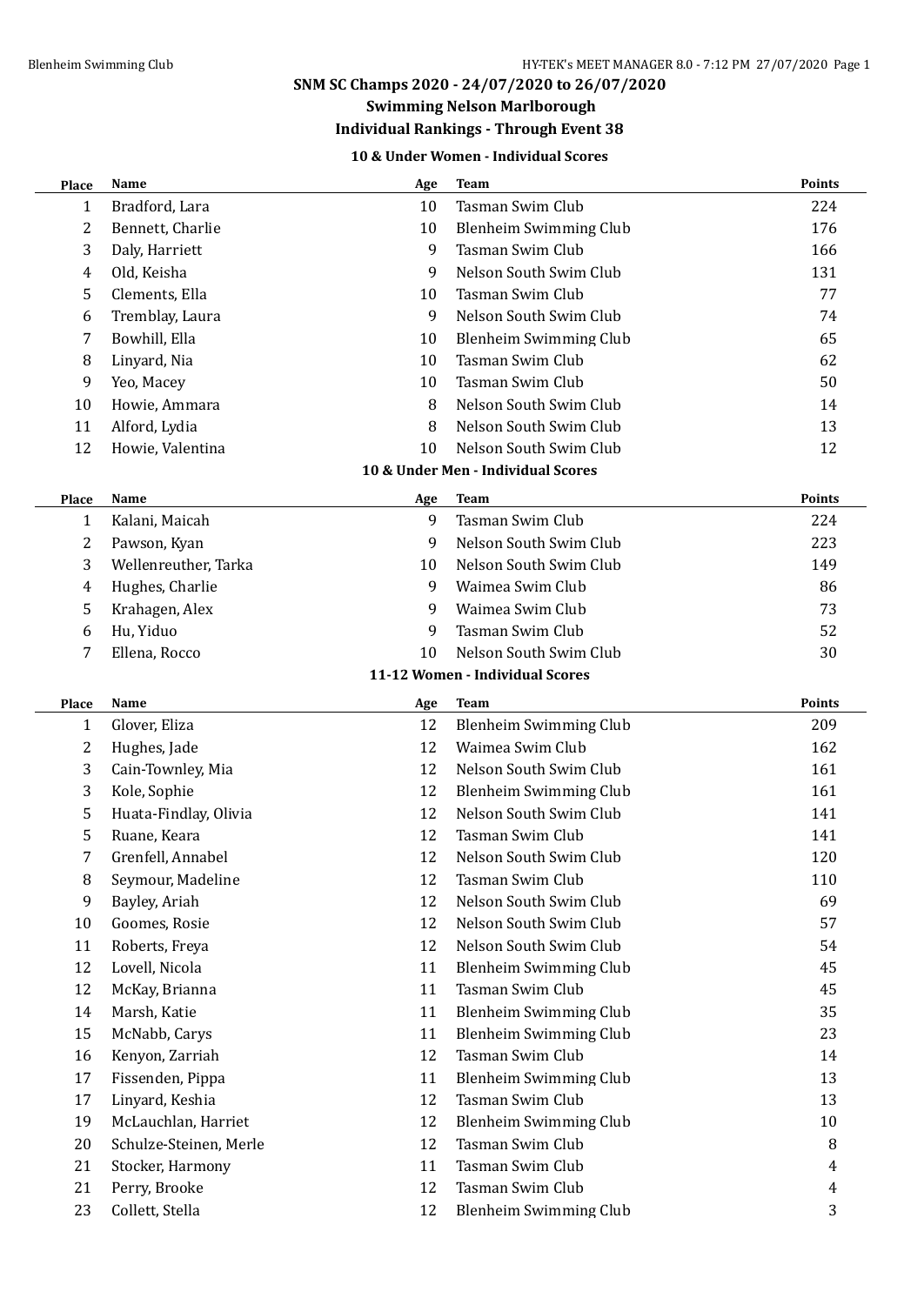#### **Swimming Nelson Marlborough Individual Rankings - Through Event 38**

| murruudi Rainvilgs – Till ough Event 50 |                         |     |                        |        |
|-----------------------------------------|-------------------------|-----|------------------------|--------|
| Place                                   | <b>Name</b>             | Age | Team                   | Points |
| 23                                      | Cain-Townley, Bella     |     | Nelson South Swim Club | 3      |
| 25                                      | Schwarzenbach, Isabelle | 12. | Motueka Swim Club      | 2      |
| 26                                      | Oliver, Holly           | 12  | Waimea Swim Club       |        |
| 26                                      | Smale, Kirsten          |     | Tasman Swim Club       |        |

#### **11-12 Men - Individual Scores**

| Place | Name            | Age | Team                   | <b>Points</b> |
|-------|-----------------|-----|------------------------|---------------|
| 1     | McNabb, Finlay  | 12  | Blenheim Swimming Club | 219           |
| 2     | Kalani, Lono    | 11  | Tasman Swim Club       | 201           |
| 3     | Tremblay, Corey | 12  | Nelson South Swim Club | 171           |
| 4     | Bell, Lucas     | 11  | Tasman Swim Club       | 144           |
| 5.    | Bryant, Finn    | 12  | Nelson South Swim Club | 137           |
| 6     | Price, Alfie    | 11  | Blenheim Swimming Club | 112           |
| 7     | Gjelstad, Rhys  | 12  | Blenheim Swimming Club | 85            |
| 8     | Old, Joshua     | 12  | Nelson South Swim Club | 74            |
| 9     | Kepess, Marcell | 11  | Tasman Swim Club       | 71            |
| 10    | Skehan, Max     | 11  | Blenheim Swimming Club | 36            |
| 11    | Tijsen, Eise    | 12  | Waimea Swim Club       | 32            |
| 12    | Hall, Andrew    | 11  | Blenheim Swimming Club | 22            |
| 13    | Adams, George   | 11  | Blenheim Swimming Club | 20            |
| 14    | Bennett, Aidan  | 11  | Blenheim Swimming Club | 16            |
| 15    | Bell, Dylan     | 11  | Tasman Swim Club       | 14            |
| 16    | McLellan, Shane | 12  | Blenheim Swimming Club | 12            |

#### **13-14 Women - Individual Scores**

| Place          | <b>Name</b>         | Age | <b>Team</b>                   | <b>Points</b> |
|----------------|---------------------|-----|-------------------------------|---------------|
| $\mathbf{1}$   | Wilson, Samantha    | 14  | Tasman Swim Club              | 246           |
| 2              | Swan, Brooke        | 13  | Tasman Swim Club              | 196           |
| 3              | Marshall, Alexandra | 13  | Tasman Swim Club              | 185           |
| $\overline{4}$ | Barr, Jemima        | 14  | Tasman Swim Club              | 129           |
| 5              | Hall, Lilly         | 14  | Nelson South Swim Club        | 118           |
| 6              | Gallagher, Jessica  | 14  | Nelson South Swim Club        | 116           |
| 7              | Richards, Minnette  | 14  | Blenheim Swimming Club        | 92            |
| 8              | Hobbs, Hannah       | 14  | Nelson South Swim Club        | 79            |
| 9              | Fox, Kimberley      | 14  | Tasman Swim Club              | 75            |
| 9              | Lovell, Jessica     | 13  | Blenheim Swimming Club        | 75            |
| 11             | Heynekamp, Micaya   | 14  | Tasman Swim Club              | 64            |
| 12             | Ketel, Mya          | 13  | Tasman Swim Club              | 55            |
| 13             | Thorstensen, Kyla   | 13  | <b>Blenheim Swimming Club</b> | 51            |
| 13             | Eden, Caitlin       | 13  | Nelson South Swim Club        | 51            |
| 15             | Ruane, Emer         | 14  | Tasman Swim Club              | 48            |
| 16             | Bradley, Loretta    | 13  | Tasman Swim Club              | 40            |
| 17             | Pahl, Sophie        | 13  | Tasman Swim Club              | 24            |
| 17             | Adams, Zoe          | 14  | Blenheim Swimming Club        | 24            |
| 19             | Gjelstad, Emily     | 13  | Blenheim Swimming Club        | 23            |
| 20             | Mandeno, Chelsea    | 14  | Blenheim Swimming Club        | 21            |
| 21             | Bennett, Jessica    | 14  | <b>Blenheim Swimming Club</b> | 20            |
| 22             | Chadderton, Emily   | 13  | Nelson South Swim Club        | 16            |
| 22             | Munro, Bridget      | 13  | Tasman Swim Club              | 16            |
| 22             | Oliver, Amy         | 14  | Waimea Swim Club              | 16            |
|                |                     |     |                               |               |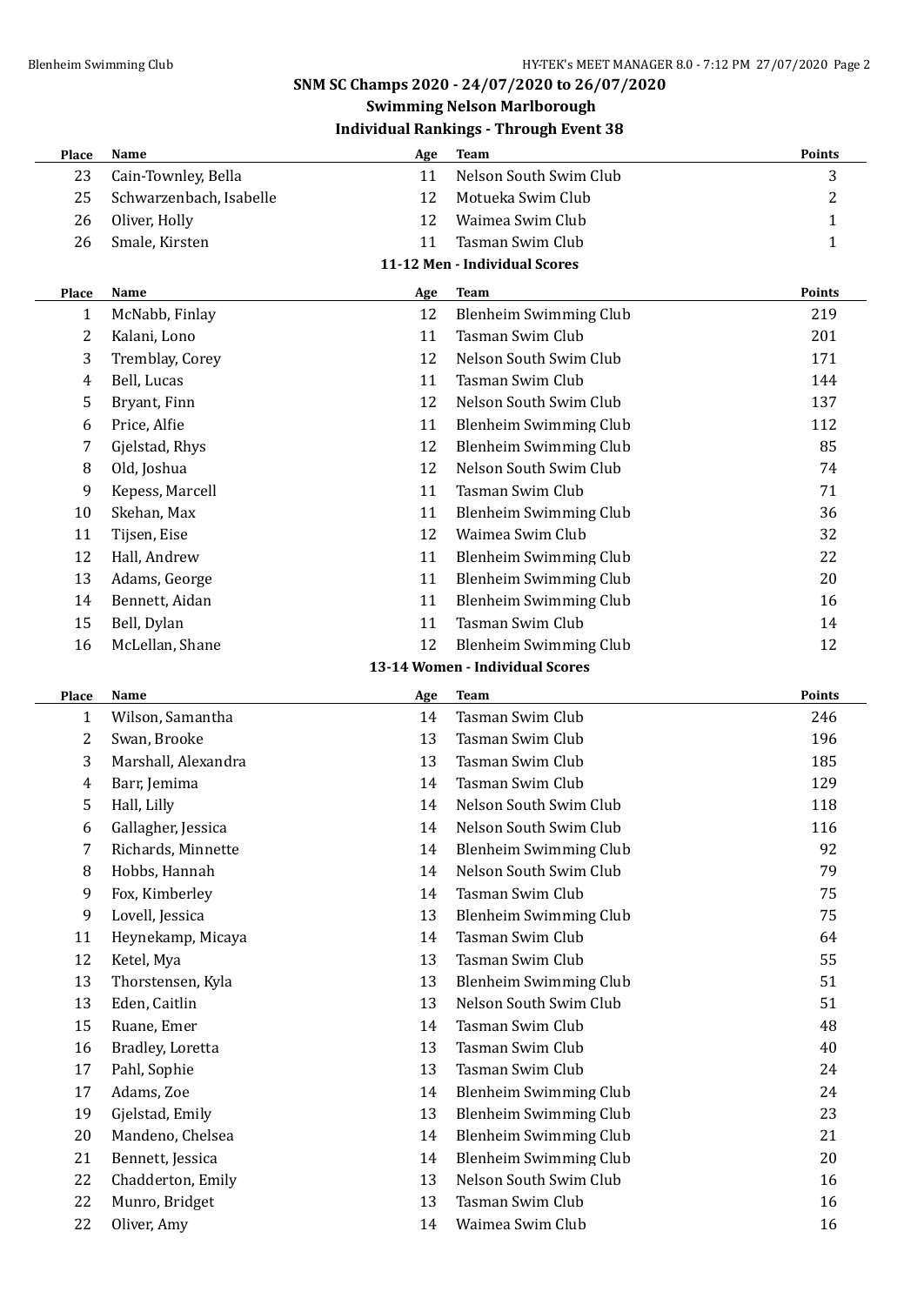# **Swimming Nelson Marlborough**

# **Individual Rankings - Through Event 38**

### **13-14 Women - Individual Scores**

| <b>Place</b> | Name                    | Age | <b>Team</b>                         | Points        |
|--------------|-------------------------|-----|-------------------------------------|---------------|
| 25           | Ellena, Eva             | 13  | Nelson South Swim Club              | 8             |
| 26           | Berriman, Saffron       | 14  | <b>Tasman Swim Club</b>             | 7             |
| 27           | Claridge, Lilly         | 13  | Nelson South Swim Club              | 6             |
| 28           | Hughes, Maia            | 14  | Waimea Swim Club                    | 4             |
| 28           | Fraser, Bree            | 13  | Motueka Swim Club                   | 4             |
| 30           | Satherley, Helena       | 13  | Motueka Swim Club                   | 1             |
|              |                         |     | 13-14 Men - Individual Scores       |               |
| Place        | Name                    | Age | <b>Team</b>                         | <b>Points</b> |
| $\mathbf{1}$ | Seymour, William        | 14  | Tasman Swim Club                    | 252           |
| 2            | Verran, Joel            | 14  | Blenheim Swimming Club              | 195           |
| 3            | Peacock, Mathew         | 14  | Tasman Swim Club                    | 154           |
| 4            | McAuley, Jobe           | 13  | Tasman Swim Club                    | 141           |
| 5            | Huata-Findlay, Wilson   | 14  | Nelson South Swim Club              | 112           |
| 6            | Traut, Lucca            | 13  | <b>Tasman Swim Club</b>             | 109           |
| 7            | Love, Jack              | 14  | <b>Blenheim Swimming Club</b>       | 94            |
| 8            | McNabb, Lachlan         | 14  | <b>Blenheim Swimming Club</b>       | 84            |
|              | Alford, Will            | 13  | Nelson South Swim Club              | 75            |
| 9<br>10      |                         | 13  | <b>Tasman Swim Club</b>             | 65            |
|              | Swain, Edward           |     |                                     |               |
| 11           | Barton, Adam            | 14  | Nelson South Swim Club              | 61            |
| 12           | Hall, Matthew           | 13  | Blenheim Swimming Club              | 58            |
| 13           | Towler, Luc             | 14  | Tasman Swim Club                    | 50            |
| 14           | Reid, Dylan             | 13  | <b>Tasman Swim Club</b>             | 21            |
| 15           | Palmer-Bensemann, Jaxon | 13  | Waimea Swim Club                    | 14            |
| 16           | Bradley, Billy          | 13  | Tasman Swim Club                    | 7             |
| 16           | Russ, Finn              | 13  | Nelson South Swim Club              | 7             |
|              |                         |     | 15 & Over Women - Individual Scores |               |
| <b>Place</b> | Name                    | Age | Team                                | <b>Points</b> |
| 1            | Thurlow, Isabella       | 15  | <b>Tasman Swim Club</b>             | 230           |
| 2            | Anderson, Bree          | 17  | Nelson South Swim Club              | 162           |
| 3            | Harman, Sam             | 15  | Tasman Swim Club                    | 160           |
| 4            | Riley, Piper            | 16  | Tasman Swim Club                    | 144           |
| 5            | Loach, Rebecca          | 16  | Tasman Swim Club                    | 132           |
| 6            | Smale, Abbey            | 17  | Tasman Swim Club                    | 124           |
| 7            | Bryant, Emily           | 16  | Nelson South Swim Club              | 113           |
| 8            | Barton, Cate            | 15  | Nelson South Swim Club              | 100           |
| 9            | Thomas, Sierra          | 17  | Tasman Swim Club                    | 78            |
| 10           | Timpson, Lexi           | 15  | Blenheim Swimming Club              | 69            |
| 11           | Scott, Jess             | 15  | Tasman Swim Club                    | 58            |
| 12           | Kroupa, Kate            | 15  | Motueka Swim Club                   | 57            |
| 13           | Wallace, Grace          | 16  | Motueka Swim Club                   | 51            |
| 14           | Bronte, Elysia          | 16  | Waimea Swim Club                    | 47            |
| 15           | Grenfell, Alexandra     | 15  | Nelson South Swim Club              | 45            |
| 16           | Edwards, Katie          | 15  | Tasman Swim Club                    | 43            |
| 17           | Stebbings, Willow       | 15  | Motueka Swim Club                   | 37            |
| 18           | Marra, Luci             | 15  | Blenheim Swimming Club              | 22            |
| 19           | Hine, Ellinor           | 15  | Nelson South Swim Club              | 18            |
| 20           | Nichols, Sophie         | 15  | Nelson South Swim Club              | 16            |